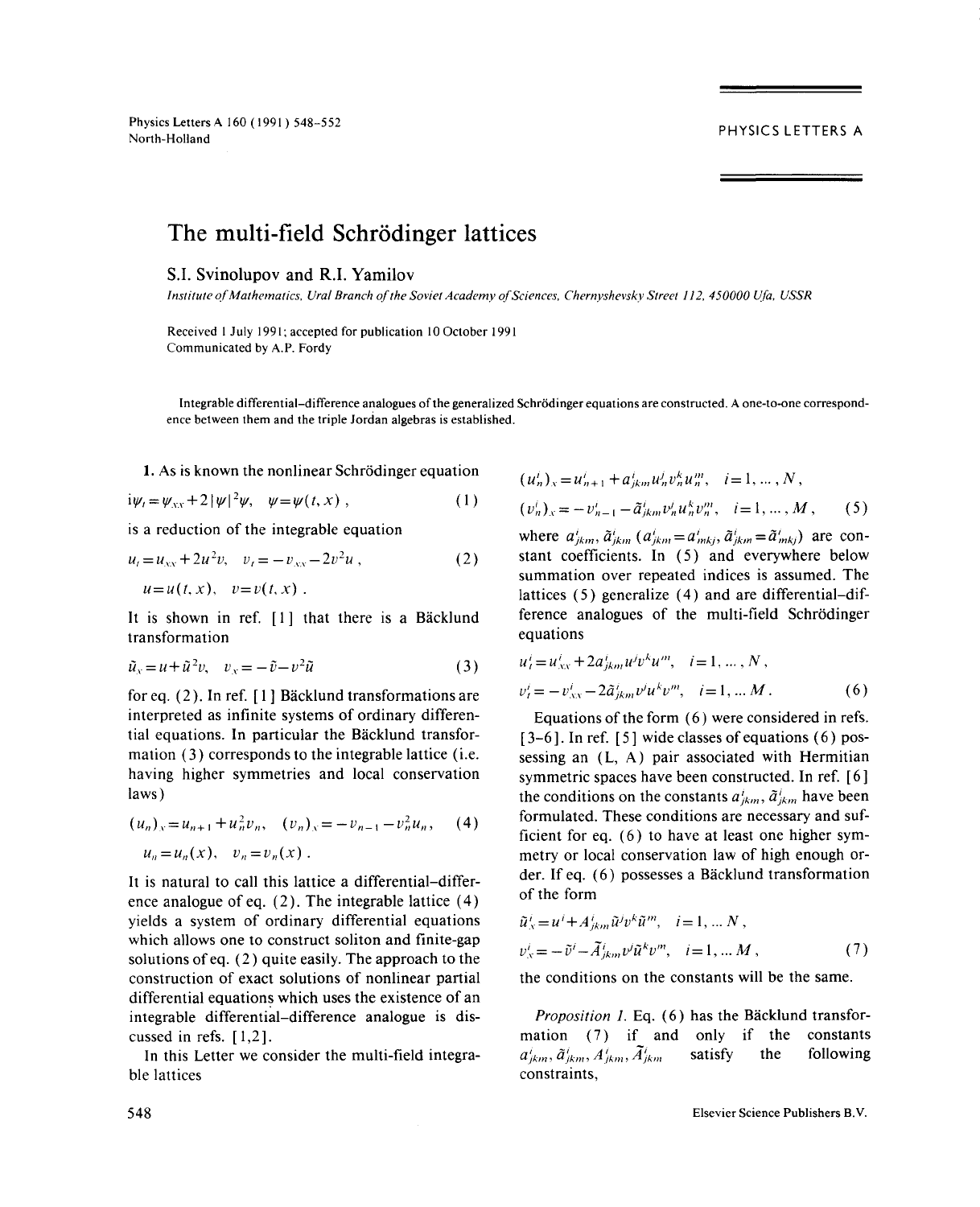$$
A_{jkm}^i = a_{jkm}^i, \quad \tilde{A}_{jkm}^i = \tilde{a}_{jkm}^i,
$$
 (8)

$$
a_{jkn}^i a_{msp}^n - a_{msn}^i a_{jkp}^n - a_{nsp}^i a_{jkm}^n + a_{mnp}^i \tilde{a}_{kjs}^n = 0,
$$
  
\n
$$
\tilde{a}_{jkn}^i \tilde{a}_{msp}^n - \tilde{a}_{msn}^i \tilde{a}_{jkp}^n - \tilde{a}_{nsp}^i \tilde{a}_{jkm}^n + \tilde{a}_{mnp}^i a_{kjs}^n = 0.
$$
\n(9) 
$$
+ \left(\nu(\tilde{\nu} \tilde{\chi}) z\right) = 0
$$

As in the case of the scalar Bäcklund transformation (3), one can interpret (7) as a discrete equation of the form  $(5)$ . Thus differential-difference analogues of the generalized Schrödinger equations for any elements  $x, y, z \in U$ ,  $\tilde{x}, \tilde{y}, \tilde{z} \in V$ . The triple (6) have been constructed. Lattices (5) with con-<br>algebras satisfying identities (10) and (13) are called stants  $a'_{jkm}$ ,  $\tilde{a}'_{jkm}$  satisfying the identities (9) will be Jordan pairs. They are quite familiar to the experts

Schrödinger lattices, we have to explain how to de-<br>ory of Jordan pairs in ref. [7]. To obtain the simscribe the constants  $a_{jkm}^i$ ,  $\tilde{a}_{jkm}^i$ , satisfying the con-<br>plest example of a Jordan pair one can choose the straints (9). We shall recall the algebraic interpre-<br>linear space  $M_{p,q}(\mathbb{C})$  of matrices for U and V and tation of integrability conditions (9) which has been define the multiplication by the formula given in ref. [6]. Let L be a linear space, U and V be subspaces, and  $L=U\oplus V$ , dim  $U=N$ , dim  $V=M$ . Let us provide L with the structure of a commutative triple algebra by multiplication ( ):  $L \times L \times L \rightarrow L$ such that where the superscript T means the transposition.

$$
(xyz) = 0, \quad (\tilde{x}\tilde{y}\tilde{z}) = 0,
$$
  

$$
(\tilde{x}y\tilde{z}) = (\tilde{z}y\tilde{x}), \quad (x\tilde{y}z) = (z\tilde{y}x), \quad (10)
$$

where *x*, *y*, *z*  $\in$  U,  $\tilde{x}$ ,  $\tilde{y}$ ,  $\tilde{z}$   $\in$  V. Let  $e_1$ ,  $e_2$ , ...,  $e_N$  and  $\tilde{e}_1$ , where  $x, y, z \in 0, x, y, z \in V$ . Let  $\epsilon_1, \epsilon_2, ..., \epsilon_N$  and  $\epsilon_1$ ,<br>Ref. [7] contains an exhaustive classification of  $\tilde{e}_2, ..., \tilde{e}_M$  be bases of U and V respectively. Then the  $\epsilon_2$ , ...,  $\epsilon_M$  or bases of U and V respectively. Then the simple Jordan pairs. There is a list in this work which multiplication () is determined by the structure consists of four series of exhitable dimension

$$
(e_j \tilde{e}_k e_m) = a_{jkm}^i e_i, \quad (\tilde{e}_j e_k \tilde{e}_m) \tilde{a}_{jkm}^i \tilde{e}_i. \tag{11}
$$

$$
u'=J'_rU',\quad v'=J'_rV'\tag{12}
$$

of the variable  $u^i$ ,  $v^i$  in (6).

Later on we shall be interested in nonreducible equations which cannot be reduced to the "triangle" form by means of linear transformations. In more form by means of linear transformations. In more<br>invariant terms one can formulate the property of  $R(u, v) = u^1v^1 + u^2v^2 + ... + u^Nv^N$ . invariant terms one can formulate the property of  $R(u, v)$  =<br>nonreducibility in the following way. If one can ex-<br>The lattice tract a closed subsystem of smaller dimension from the system  $(6)$ , then  $(6)$  will be called a reducible system. In the opposite case it is a nonreducible one. Obviously the differential—difference analogues *(5)* ofthe nonreducible equations *(6)* are nonreducible. is the differential—difference analogue of (15).

Let the structure constants satisfy the constraints *<sup>=</sup> ~ <sup>=</sup> ~k,n,* (8) (9). It means that we have the following identities:

$$
(x\tilde{y}(y\tilde{x}z)) - (y\tilde{x}(x\tilde{y}z)) - (z\tilde{x}(x\tilde{y}y))
$$
  
+ 
$$
(y(\tilde{y}x\tilde{x})z) = 0,
$$
  

$$
(\tilde{x}y(\tilde{y}x\tilde{z})) - (\tilde{y}x(\tilde{x}y\tilde{z})) - (\tilde{z}x(\tilde{x}y\tilde{y}))
$$
  
+ 
$$
(\tilde{y}(y\tilde{x}x)\tilde{z}) = 0,
$$
 (13)

called many-field Schrödinger lattices.<br>in algebra. The term "Jordan pairs" is motivated by the close connection of these triple algebras with Jor-2. Before going to discuss the integrability of the dan algebras. One can find a detailed algebraic the-

$$
(x\tilde{y}z) = x\tilde{y}^{\mathsf{T}}z + z\tilde{y}^{\mathsf{T}}x ,
$$
  
\n
$$
(\tilde{x}y\tilde{z}) = \tilde{x}y^{\mathsf{T}}\tilde{z} + \tilde{z}y^{\mathsf{T}}\tilde{x} ,
$$
\n(14)

Nonreducible lattices are the most interesting among the lattices (5). As in the case of eqs. (6) (see *(\*)*  $[6]$  ), the nonreducible lattices correspond to the simple (i.e. having no nontrivial ideals) Jordan pairs. multiplication ( $\gamma$  is determined by the structure consists of four series of arbitrarily-high-dimension constants  $a'_{jkm}$ ,  $\tilde{a}'_{jkm}$  such that algebras and of two special algebras. This permits one algebras and of two special algebras. This permits one  $(e_j e_k e_m) = a_{jkm} e_i$ ,  $(e_j e_k e_m) a_{jkm} e_i$ . (11) to obtain in explicit form all the nonreducible integrable lattices (5) and corresponding equations  $(6)$ . A change of bases of linear spaces U and V corre-<br>sponds to the linear transformations<br> $M_{\ell}(\mathbb{C})$  is a simple lorden pair. In the case  $n-1$  $M_{p,q}(\mathbb{C})$  is a simple Jordan pair. In the case  $p=1$ ,  $q=N$  the corresponding equation (6) is the well- $= J_r'U', v' = J_r'V'$  (12)  $q = N$  the corresponding equation (6) is the well-<br>known vector Schrödinger equation,

$$
u'_{t} = u'_{xx} + 2u'R(u, v), \quad i = 1, ..., N,
$$
  
\n
$$
v'_{t} = -v'_{xx} - 2v'R(u, v), \quad i = 1, ..., N,
$$
  
\n
$$
R(u, v) = u^{1}v^{1} + u^{2}v^{2} + ... + u^{N}v^{N}.
$$
\n(15)

$$
(u_n^i)_x = u_{n+1}^i + u_n^i R(u_n, v_n), \quad i = 1, \dots N,
$$
  
\n
$$
(v_n^i)_x = -v_{n-1}^i - v_n^i R(u_n, v_n), \quad i = 1, \dots N,
$$
 (16)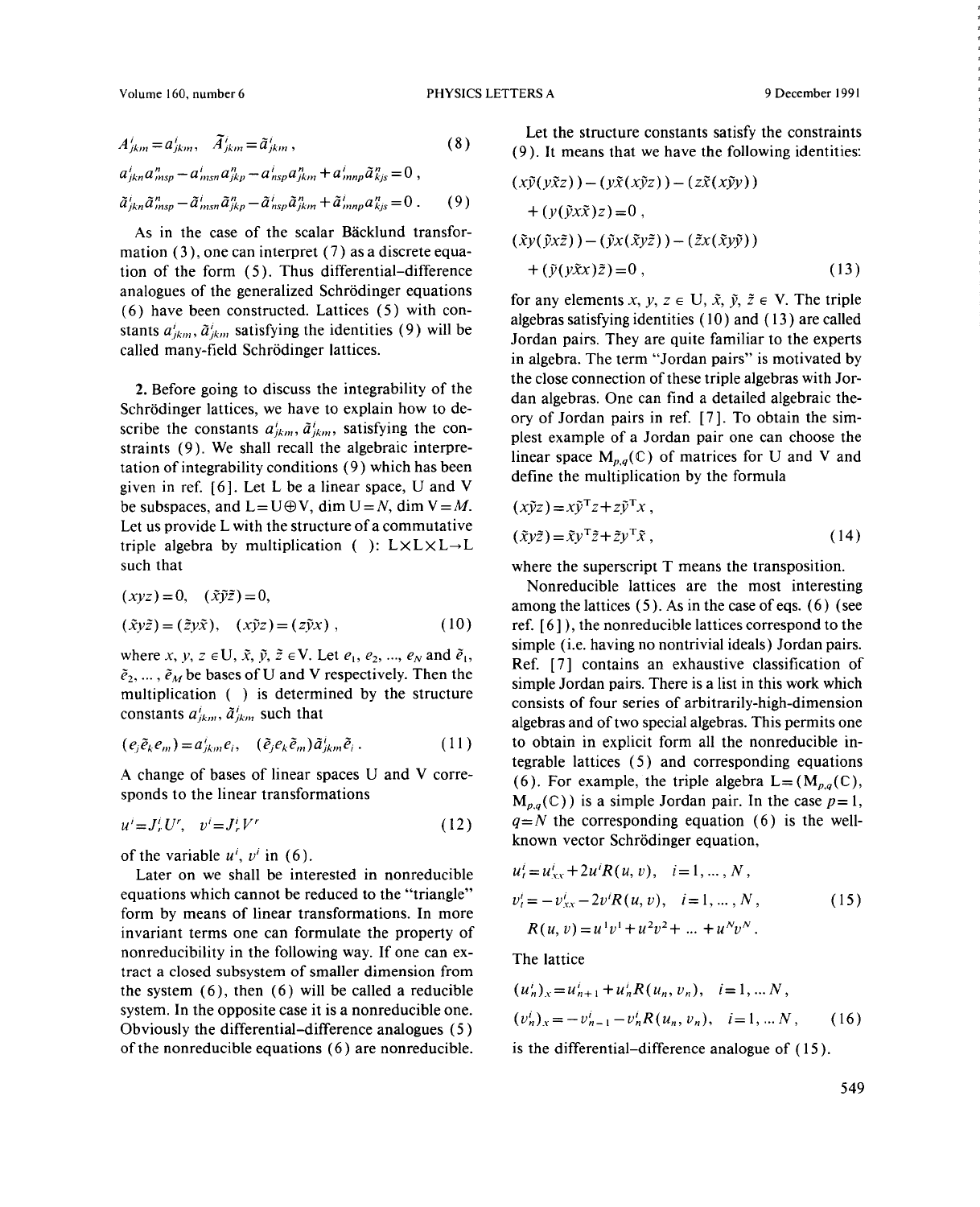*Proposition 2.* Two multi-field Schrödinger lattices (5), (9) are integrable. <br>(5), (9) are integrable. <br>(5),  $\lim_{n \to \infty} H_n = (D-1)(f_n) = f_{n+1} - f_n.$  (18)

An integrability property can be realised as the ex-<br>ide of the lattice (5),  $(D-1)^{-1}$  will be applied only<br>istence of higher symmetries, local conservation laws<br>to functions of the form (18). Therefore, acting by or a recursion operator. The Schrödinger lattices or a recursion operator. The Schrödinger lattices  $L_n$  step by step on the right-hand side  $F_n$  of the connected with Jordan pairs have all these proper-<br>Schrödinger lattice  $\frac{\partial W_n}{\partial x} = F_n$  one can get arbiconnected with Jordan pairs have all these proper-<br>ties. Let us reproduce the recursion operator<br>trarily many of its higher symmetries  $\partial W_{\nu}/\partial x = F_{\nu}$ ,

$$
L_n = \begin{pmatrix} A_n & B_n \\ C_n & D_n \end{pmatrix} \tag{17}
$$

$$
(L_n)_x = G_n L_n - L_n G_n,
$$

where

$$
A_n = I_N D + 2a(j, k)u'_n v'_n
$$
\nthe formula 
$$
p_n(k) = tr(res(L_n^{\circ}))
$$
, where  
\n
$$
+ 2a(j, k)u'_n(D-1)^{-1}v_n^k
$$
,  
\n
$$
D_n = I_M D^{-1} - 2\tilde{a}(j, k)v'_n(D-1)^{-1}u_n^k
$$
,  
\n
$$
B_n = A(j, k)u'_n u_n^k + 2A(j, k)u'_n(D-1)^{-1}u_n^k
$$
,  
\n
$$
C_n = -\tilde{A}(j, k)v'_n v_n^k - 2\tilde{A}(j, k)v'_n(D-1)^{-1}v_n^k
$$
,  
\n
$$
G_n
$$
\nfor  
\n
$$
G_n
$$
\nfor  
\n
$$
G_n
$$
\nfor  
\n
$$
G_n
$$
\nfor  
\n
$$
G_n
$$
\nfor  
\n
$$
G_n
$$
\nfor  
\n
$$
G_n
$$
\nfor  
\n
$$
G_n
$$
\nfor  
\n
$$
G_n
$$
\nfor  
\n
$$
G_n
$$
\nfor  
\n
$$
G_n
$$
\nfor  
\n
$$
G_n
$$
\nfor  
\n
$$
G_n
$$
\nfor  
\n
$$
G_n
$$
\nfor  
\n
$$
G_n
$$
\nfor  
\n
$$
G_n
$$
\nfor  
\n
$$
G_n
$$
\nfor  
\n
$$
G_n
$$
\nfor  
\n
$$
G_n
$$
\nfor  
\n
$$
G_n
$$
\nfor  
\n
$$
G_n
$$
\nfor  
\n
$$
G_n
$$
\nfor  
\n
$$
G_n
$$
\nfor  
\n
$$
G_n
$$
\nfor  
\n
$$
G_n
$$
\nfor  
\n
$$
G_n
$$
\nfor  
\n
$$
G_n
$$
\nfor  
\n
$$
G_n
$$
\nfor  
\n
$$
G_n
$$
\nfor  
\n
$$
G_n
$$
\nfor  
\n
$$
G_n
$$
\nfor  
\n
$$
G_n
$$
\nfor  
\n $$ 

$$
= \begin{pmatrix} I_N D + 2a(j,k)u_n^j v_n^k & A(j,k)u_n^j u_n^k \\ -\tilde{A}(j,k)v_n^j v_n^k & -I_M D^{-1} - 2\tilde{a}(j,k)v_n^j u_n^k \end{pmatrix}.
$$
 (U<sub>n</sub>)<sub>x</sub> = K<sup>+</sup>

Here  $I_N$  and  $I_M$  are the  $N \times N$  and  $M \times M$  unit matrices respectively,  $a(j, k)$ ,  $\tilde{a}(j, k)$ ,  $A(j, k)$ ,  $\tilde{A}(j, k)$   $\frac{1}{\delta}$  $are$  matrices with coefficients

$$
a(j, k)'_m = a'_{jkm}, \quad \tilde{a}(j, k)'_m = \tilde{a}'_{jkm}, \qquad \rho = \rho(W_0, W_1, \dots, A(j, k)'_m = a'_{jmk}, \quad \tilde{A}(j, k)'_m = \tilde{a}'_{jmk}.
$$
\nIn the periodic case

*D* is a shift operator such that

$$
D(f(W_k, W_{k+1}, \dots, W_{k+m}))
$$
  
=  $f(W_{k+1}, W_{k+2}, \dots W_{k+m+1})$ 

where  $W_n = (u_n^*, \dots, u_n^*, v_n^*, \dots, v_n^*)$  $T$ .  $(D-1)^{-1}$  is the inverse operator to  $(D-1)$ . In general  $(D-1)^{-1}$  is an infinite formal series

$$
(D-1)^{-1} = D^{-1} + D^{-2} + D^{-3} + \dots,
$$

3. Let us discuss the integrability of the lattices  $(5)$ . though it can act on functions  $H_n$ , which are represented in the form

$$
H_n = (D-1)(f_n) = f_{n+1} - f_n.
$$
 (18)

If the recursion operator  $L_n$  acts on the right-hand<br>side of the lattice (5),  $(D-1)^{-1}$  will be applied only trarily many of its higher symmetries  $\partial W_n/\partial t_k = L_n^k(F_n)$ ,  $k = 1, 2, 3, ...$ 

Let us recall that in the case of lattices a local conservation law is a relationship of the form  $(\rho_n) = (D-1)(\sigma_n)$ , where  $\rho_n$ ,  $\sigma_n$  are functions desatisfying the Lax equation (perception of  $\theta$ )  $\theta$  are functions of variables  $u^i_j, v^j_j$ . The functions of  $\theta$  integrable Schrödings lattices possess an infinite sequence of variables  $\theta$ .  $(L_n)_x = G_n L_n - L_n G_n$ , integrable Schrodinger lattices possess an infinite series of local conservation laws. Conserved densities the formula  $\rho_n(k) = \text{tr}(\text{res}(L_n^k))$ , where

res
$$
(a_m D^m + a_{m-1} D^{m-1} + ... + a_1 D + a_0
$$
  
+  $a_{-1} D^{-1} + ...$   $)= a_0$ .

4. Let us choose Hamiltonian lattices among the **Schrödinger ones (5). They can be written in the** 

$$
(U_n)_x = R^{\mathrm{T}} \delta \rho / \delta V_n, \quad (V_n)_x = -R \delta \rho / \delta U_n, \qquad (19)
$$

where  $U_n = (u_n^1, \ldots, u_n^N)^T$ ,  $V_n = (v_n^1, \ldots, v_n^N)^T$ , *R* is a constant matrix,  $\delta \rho / \delta W_n = (\delta \rho / \delta w_n^1, \dots \delta \rho / \delta w_n^N)^T$ ,

$$
\frac{\delta \rho}{\delta w'_n} \stackrel{\text{def}}{=} \sum_{i=n-m}^n \frac{\partial D^i(\rho)}{\partial w'_n},
$$
  

$$
\rho = \rho(W_0, W_1, \dots, W_m) .
$$

$$
U_n = U_{n+K}, \quad V_n = V_{n+K}
$$

 $D(f(W_k, W_{k+1},..., W_{k+m}))$ <br>
of ordinary differential equations of the form<br>  $-f(W_k, W_{k+1},..., W_{k+m})$ 

$$
\begin{pmatrix} p_x^1 \\ \vdots \\ p_x^r \end{pmatrix} = S \begin{pmatrix} \partial H / \partial p^1 \\ \vdots \\ \partial H / \partial p^r \end{pmatrix},
$$
\n(20)

where S is a constant antisymmetric matrix,  $r=2KN$ .<br>The Hamiltonian H is determined with the help of The Hamiltonian  $H$  is determined with the help of the formula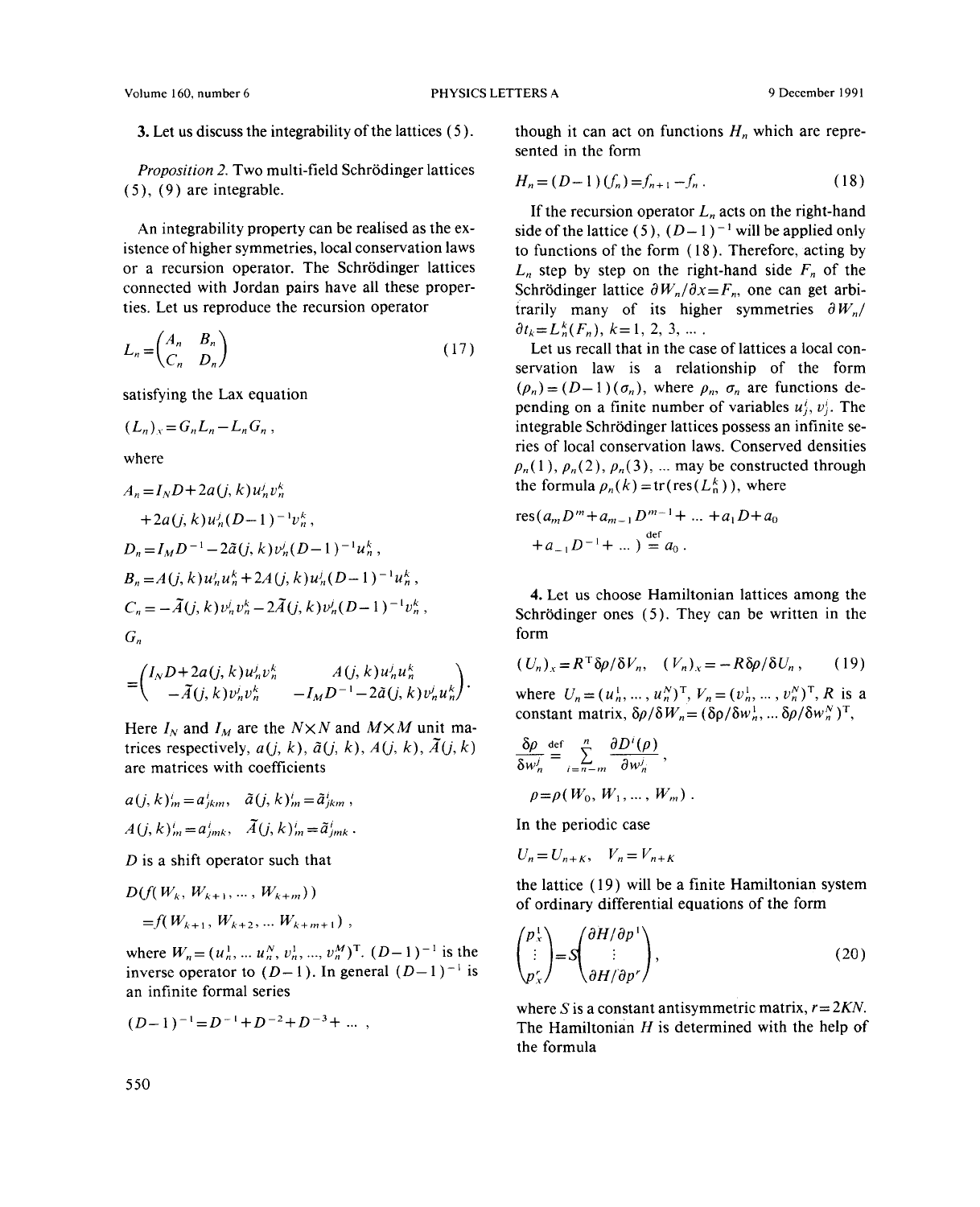$$
H=\sum_{i=1}^K D^i(\rho).
$$

It is not hard to verify that eqs. (6) are Hamiltonian together with their Hamiltonian differentialdifference analogues. Therefore, when we construct finite-gap solutions of the Hamiltonian equations  $(6)$ , we can solve the corresponding Hamiltonian systems of ordinary differential equations (20).

As in the case of eqs. (6) (see ref. *[6]),* it is easy to formulate simple conditions which are sufficient Let us show how the substitution (24) is generfor the lattice  $(5)$  to be a Hamiltonian one. It is suf-<br>ated by the Bäcklund transformation  $(7)$ . Let  $u<sup>i</sup>$  and ficient to assume that  $N=M$  and the lattice has a  $v^i$ ,  $\tilde{u}^i$  and  $\tilde{v}^i$  satisfy the generalized Schrödinger equaconserved density of the form tion  $(6)$ ,  $(9)$  and they are linked together by the

$$
h_n = Q_{ij} u'_{n+1} v'_n + P_{ijkm} u'_n u'_n v''_n v''_n , \qquad (21)
$$

where  $Q = (Q_{ii})$  is a nondegenerate matrix. The function (21) is a conserved density if and only if  $u' = U_x^i - a_{jkm}^i U^j V^k U^m$ , the matrix Q satisfies the condition

$$
Q_{ir}\tilde{a}_{kjm}^r - Q_{rm}a_{ikj}^r = 0.
$$

The Schrödinger lattice (5) satisfying this condition may be represented as (19) where  $R=Q^{-1}$ ,

$$
\rho = h_0 = Q_{ij} u_1^i v_0^j + \frac{1}{2} Q_{rm} a_{ikj}^r u_0^i u_0^j v_0^k v_0^m.
$$
\n
$$
v_t^i = -v_{xx}^i - 2 \tilde{a}_{jkm}^i v^j u^k v^m
$$

From the algebraic point of view the relationship (22) means that  $(Q_{ij})$  is the matrix of an invariant bilinear form defined on a triple algebra L. It is the Bäcklund transformation (7). known (see ref.  $[17]$ ) that any Jordan pair L pos-<br>It is easy to see from  $(26)$  that eqs.  $(6)$ ,  $(9)$  and sesses canonical invariant bilinear forms. The struc- (25), (9) are connected with each other not only by ture constants *al*<sub>k</sub>,  $\frac{1}{2}$  $j_{km}$  define matrices of these bi- the differential substitution (24) but also by linear forms by the formulae.

$$
Q_{ij} = \text{tr}(a(i,j)), \quad \tilde{Q}_{ij} = \text{tr}(\tilde{a}(j,i))\,. \tag{23}
$$

of simple Jordan pairs L corresponding to nonreducible lattices. Therefore all the nonreducible inte-

5. It is known (see ref. [8]) that if an integrable Schrödinger equations (6) and their differential-<br>equation has a Bäcklund transformation, one may difference analogues (5) is not unique. For example equation has a Bäcklund transformation, one may difference analogues (5) is not unique. For example usually construct a new integrable equation. The it has been shown in refs. [10,11] that multi-field usually construct a new integrable equation. The it has been shown in refs. [10,11] that multi-field equations are connected with each other by a dif-<br>generalizations of the scalar Burgers and Kortewegequations are connected with each other by a dif-<br>ferential substitution which is a Miura type de Vries equations are closely connected with leftferential substitution which is a Miura type de Vries equations are closely connected with left-

nected by means of the differential substitution

$$
u^{i} = U_{x}^{i} - a_{jkm}^{i} U^{j} V^{k} U^{m}, \quad v^{i} = V^{i}, \tag{24}
$$

with the integrable equation

$$
U'_{i} = U'_{xx} - 2a'_{jkm} U^{j} V^{k}_{x} U^{m}
$$
  
\n
$$
- 2a'_{jkm} \tilde{a}^{k}_{pqr} U^{j} V^{p} U^{q} V^{r} U^{m},
$$
  
\n
$$
V'_{i} = -V'_{xx} - 2\tilde{a}'_{jkm} V^{j} U^{k}_{x} V^{m}
$$
  
\n
$$
+ 2\tilde{a}'_{jkm} a^{k}_{pqr} V^{j} U^{p} V^{q} U^{r} V^{m}.
$$
\n(25)

transformation (7). If we substitute

$$
\tilde{u}^{i} = U^{i}, \quad v^{i} = V^{i},
$$
  
\n
$$
u^{i} = U_{x}^{i} - a_{jkm}^{i} U^{j} V^{k} U^{m},
$$
  
\n
$$
\tilde{v}^{i} = - V_{x}^{i} - \tilde{a}_{jkm}^{i} V^{j} U^{k} V^{m}
$$
\n(26)

in the equations

$$
\tilde{u}_t^i = \tilde{u}_{xx}^i + 2a_{jkm}^i \tilde{u}^j \tilde{v}^k \tilde{u}^m ,
$$
  

$$
v_t^i = -v_{xx}^i - 2\tilde{a}_{jkm}^i v^j u^k v^m ,
$$

we see that  $U' = \tilde{u}'$ ,  $V' = v'$  satisfy eq. (25). Note that the last two relationships  $(26)$  are another form of

$$
\tilde{u}^i = U^i, \quad \tilde{v}^i = -V^i_{x} - \tilde{a}^i_{jkm} V^j U^k V^m
$$

Note that a substitution of the form (24) connecting Invariant bilinear forms are nondegenerate in the case a "scalar" equation of the form (25) with eq. (2) of simple Jordan pairs L corresponding to nonred-<br>has been obtained in ref. [9] in a similar way.

6. The algebraic nature of the relationships for constants which define the integrable generalized symmetric and Jordan algebras. In the future we hope to find algebraic structures which determine multi-*Proposition* 3. Every equation (6), (9) is con-<br>
Field generalizations of many other "scalar" integra-<br>
tele quations of the form